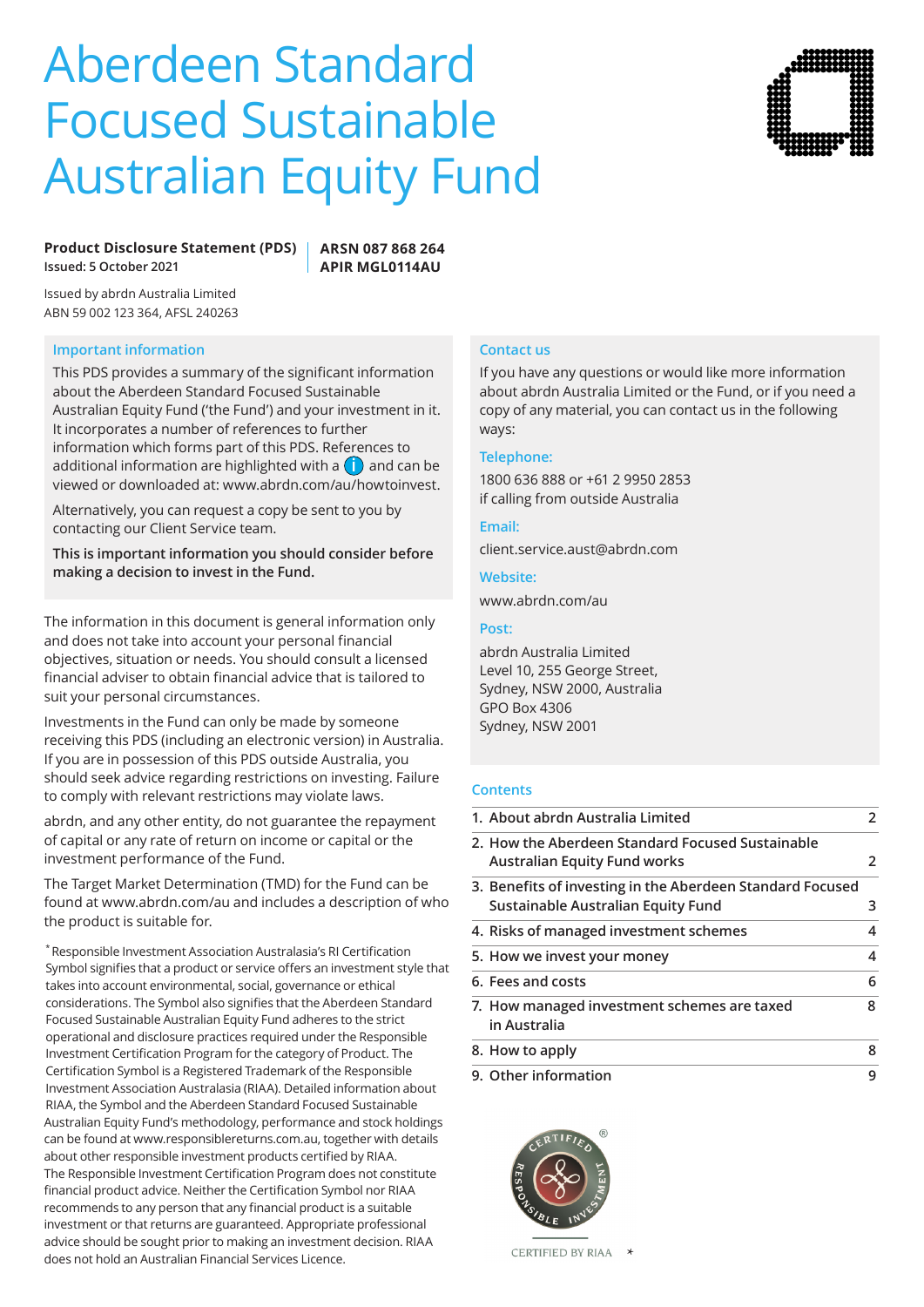## **1. About abrdn Australia Limited**

abrdn Australia Limited ('abrdn', 'we', 'us', 'our') is the issuer of this PDS and of units in the Fund. We are the responsible entity of the Fund under the Corporations Act and we also act as the investment manager of the Fund.

abrdn is dedicated to helping investors around the world reach their investment goals and broaden their financial horizons.

We provide expertise across a breadth of markets, asset classes and investment approaches. With around 1,000 investment professionals, and operations in global financial capitals and important regional centres, this brings us closer to our clients and customers around the world. It also provides invaluable knowledge and insight to share with our people.

We are a wholly owned subsidiary of abrdn plc but are not guaranteed by them, or any other abrdn plc subsidiary or associated entity (the abrdn group).

Today, the abrdn group manages a total of \$818 billion of assets on behalf of governments, pension funds, insurers, companies, charities, foundations and individuals across 80 countries1.

Through active engagement with the companies in which we invest, we maintain relationships that help us understand their risks and opportunities, and positively influence their business practices. By investing responsibly, we play a critical role in driving positive societal and environmental change.

The Australian business, which began operations in December 2000, manages assets for global and domestic clients, including managed investment schemes and segregated mandates.

Some of the assets of our funds may be managed by other entities within the abrdn group.

## **2. How the Aberdeen Standard Focused Sustainable Australian Equity Fund works**

The Fund is an Australian unit trust, registered as a managed investment scheme under the Corporations Act.

Unit trusts are vehicles that allow investors to pool their money with that of other investors and this pooled money is then managed by an investment manager, in this case abrdn, who manages the pooled money in accordance with the investment objective, guidelines and strategies of the Fund. Investing in the Fund allows investors to access what they may otherwise not be able to access independently, including the services of an investment manager. The price of interests in the Fund will vary as the market value of assets in the Fund rises or falls.

When you invest, your money buys units in the Fund, which represent your holding in the Fund, and your name is entered on the Fund's register as a holder of units. Each unit in the Fund confers an equal and proportionate beneficial interest in the net assets of the Fund. The number of units you receive depends on the amount you invest and the current unit price. You can increase your units in the Fund by reinvesting distributions or making additional investments or decrease your units by making a withdrawal.

We may in the future create and issue different classes of units in the Fund, in which case we will notify unitholders and must treat unitholders in the in different classes fairly.

# **Unit prices i**

The application price of a unit is calculated by taking the net asset value of the Fund, divided by the number of units in the Fund on issue, then adding a buy spread which is an amount representing the estimated cost to convert application monies to investments.

While the Fund is Liquid (as defined in the Corporation Act), the withdrawal price of a unit is calculated by dividing the net asset value of the Fund by the number of units in the Fund on issue, then deducting a sell spread which is an amount representing the estimated cost to convert investments to cash for withdrawal purposes. When the Fund is not Liquid, the withdrawal price of a unit will be specified in any withdrawal offer. However, we are not obliged to make such offers.

# **Investing in the Fund i**

## **Who can invest in the Fund**

The offer made in this PDS is available only to persons over 18 receiving the PDS within Australia. Units cannot be offered or sold within the United States (US) or offered or sold to, or for the account or benefit of, any 'US Person' as defined in Regulation S of the US Securities Act 1933. In very limited circumstances and at our discretion, persons in other jurisdictions who meet applicable local regulatory requirements may be able to invest in the Fund (please contact our Client Service team for further information).

The Fund can be accessed through an IDPS Provider with which we have entered into an agreement to allow units in the Fund to be offered through this service.

We reserve the right to accept or reject applications at our discretion.

## **Minimum investment**

The minimum initial investment in the Fund is \$20,000. We have the right to fully redeem your investment in the Fund if your holding falls below \$20,000. Lesser amounts may be accepted into the Fund by prior arrangement at our discretion.

## **Additional investments**

The minimum additional investment is \$5,000. If you are already a unitholder in the Fund, you can make additional investments at any time. Lesser amounts may be accepted into the Fund at our discretion. No contribution fees are payable. However, normal buy spread applies.

Any additional investments must be made in accordance with the PDS current at the time of the addition. You can make the additional investment by direct credit, together with an Application Form.

## **Processing of applications and additional investments**

The Fund's processing cut-off time is 2pm (Sydney time) on each Business Day (any day other than Saturday or Sunday on which banks are open for general banking business in Sydney).

We reserve the right to accept or reject all or part of an application at our discretion and delay processing of applications where we believe this to be in the best interests of all unitholders.

## **Investing through an IDPS Provider**

We have authorised the use of this PDS as disclosure to direct investors and investors of an IDPS (commonly known as a master trust or wrap account). If you invest through an IDPS Provider, your rights and liabilities will be governed by the terms and conditions of the disclosure documents provided by them. Investors should carefully read those terms and conditions before investing.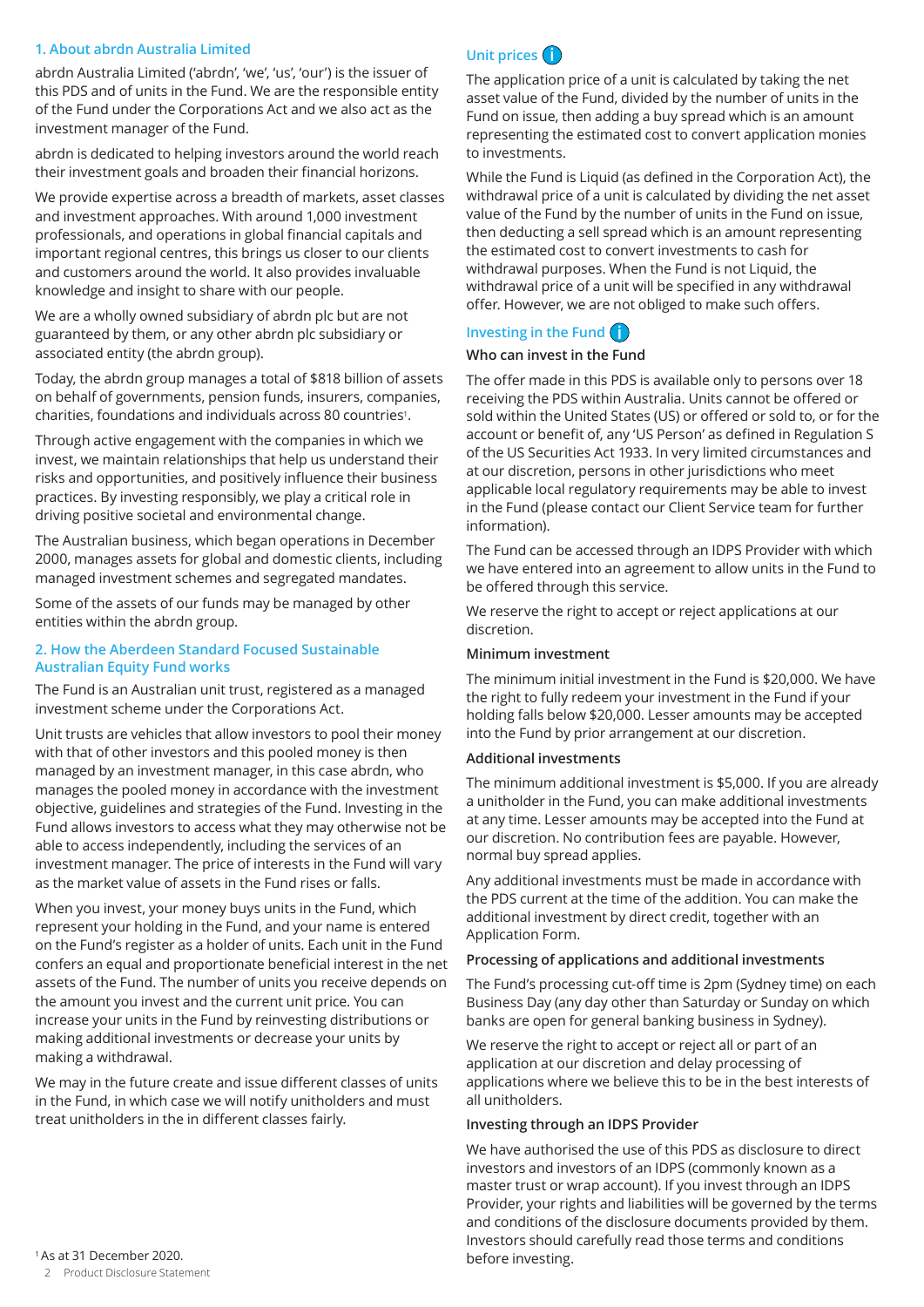## **Anti-Money Laundering and Counter-Terrorism Financing laws**

We are required to comply with these laws, including the need to establish your identity (and, if relevant, the identity of other persons associated with your account) including any appointed representative and/or under Power of Attorney.

# **Withdrawals i**

You can decrease your units by making a withdrawal from the Fund. In some circumstances, such as when there is a freeze on withdrawals, unitholders may not always be able to withdraw their funds within the usual period on request.

## **Minimum withdrawal**

The minimum withdrawal amount from the Fund is \$5,000, unless the entire investment is withdrawn. No withdrawal fees are payable on a withdrawal. However normal sell spread applies.

We have the right to fully redeem your investment in the Fund if a withdrawal request would result in your holding falling below \$20,000 in the Fund.

## **Processing of withdrawal requests**

The Fund's processing cut-off time is 2pm (Sydney time) on each Business Day (any day other than Saturday or Sunday on which banks are open for general banking business in Sydney).

## **Payment of withdrawal proceeds**

Your withdrawal proceeds will be electronically deposited into your nominated Australian bank account, normally within 7 Business Days of the receipt and acceptance of the withdrawal request.

However in some circumstances, for example, where the assets of the Fund are not readily realisable so as to meet the withdrawal, we are permitted by the Constitution to take a longer period of time to pay the withdrawal request.

If the Fund is not Liquid, if the processing of applications and redemptions has been suspended, or if the Fund is being wound up, you may not withdraw from the Fund unless we make a withdrawal offer to you in accordance with the Corporations Act. We are not obliged to make such offers. As at the date of the PDS the Fund is Liquid.

## **Withdrawing through an IDPS Provider**

If you gain exposure to the Fund through an IDPS Provider, to withdraw, you will need to complete the documents which the IDPS Provider requires.

# **Distributions i**

## **Frequency of distributions**

The Fund generally pays distributions half yearly.

Distribution amounts will vary from year to year and there may be times when there is no distribution paid.

## **How distributions are calculated**

Distributions are generally calculated based on the Fund's net income at the end of the distribution period divided by the number of units on issue. We generally distribute all taxable income to unitholders each year, including the net capital gains of the Fund. Net realised capital gains are typically distributed in the final distribution of the financial year.

Distribution payments are normally made within 30 days of the end of the relevant distribution period. If you do not make a choice on the Application Form, your distributions will be reinvested.

**i You should read the important information about 'How the Fund works' in section 1 of the Additional Information Booklet before making a decision to invest in the Fund. Go to: https://www.abrdn.com/au/howtoinvest. This information may change between the time you read this PDS and the day you sign the Application Form.**

## **3. Benefits of investing in the Aberdeen Standard Focused Sustainable Australian Equity Fund**

## **Significant features**

The Fund is a high conviction actively managed Australian equity portfolio utilising our sustainable and responsible investment equity strategy that seeks to generate strong long-term performance by allocating capital to companies which demonstrate that they are sustainable leaders and improvers versus their peers, through their management of environmental, social and governance risks and opportunities.

There are four key steps to our investment approach.

- **• Idea generation**  Face-to-face meetings anchor how we understand and challenge the key elements of a company's fundamentals. This first-hand experience allows us to produce wide-ranging, company level insights that drive portfolio performance.
- **• Research**  Our equity teams use a common investment language and research framework that structures how we express our thinking on companies. We have also developed a proprietary research platform used by all our equity teams, giving instant access to our research globally. Every company that we invest in is given a proprietary overall Quality rating and a component of this is the ESG Quality rating which enables us to identify sustainable leaders and improvers.
- **• Peer review** Team debate brings disciplined checks and challenges to our process. Through this collaborative approach we ensure only the best investment ideas make it into our final portfolios.
- **• Portfolio construction** We build our portfolios from the bottom-up, ensuring that only the highest-conviction stock ideas enter our portfolios. In addition, we use our proprietary ESG House Score to identify and exclude those companies exposed to the highest ESG risks within high and medium risk sectors. Finally, binary exclusions are applied to exclude the particular areas of investment.

Refer to 'How we invest your money' in section 5 of this PDS for more information on the Fund's investments.

## **Significant benefits**

Investing in the Fund offers a number of benefits, including:

- Access to investment opportunities and diversification that individual investors usually cannot achieve on their own.
- Investment professionals who are part of a globally integrated network with global research capabilities delivering their best investment ideas and capabilities to clients around the world.
- the integration of environmental, social and governance factors into every stage of our investment process. Our goal is to reduce risk, enhance potential value for our investors and foster companies that can contribute positively to the world.
- Participation in any income distributions from the Fund.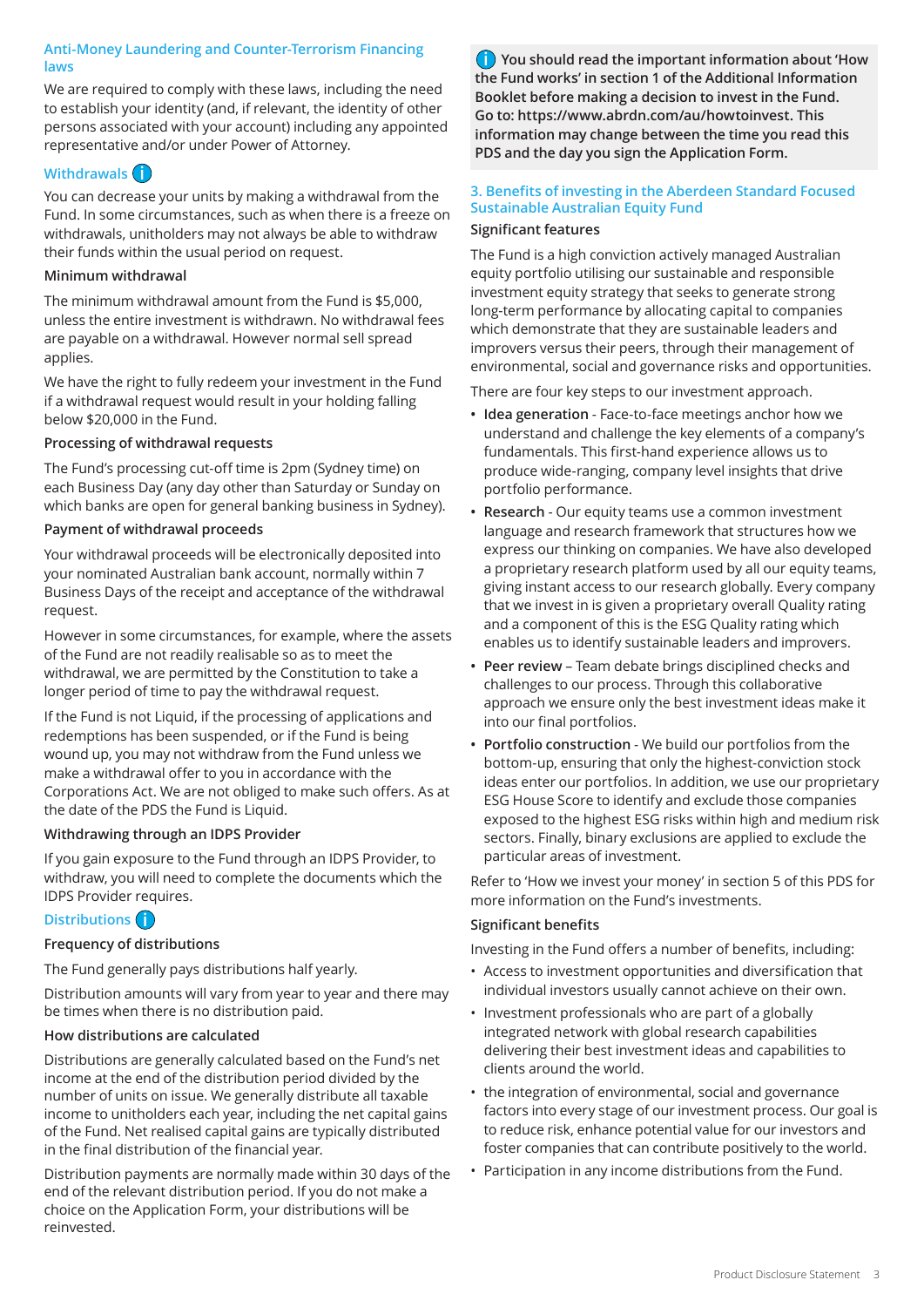## **4. Risks of managed investment schemes i**

All investments carry risk. The likely investment return and the risk of losing money is different for each managed scheme, as different strategies carry different levels of risk based on the underlying mix of assets. Generally, the higher the level of risk you are prepared to accept, the higher potential returns or losses. Assets with the highest long-term returns may also carry the highest level of short-term risk, particularly if you do not hold your investment for the minimum suggested time frame. Growth assets, such as shares and property, are generally considered the most volatile assets, as they are likely to experience greater fluctuations in value than defensive assets, such as fixed income and cash.

The significant risks for the Fund are as follows:

- Market risk investment returns are influenced by the performance of the market as a whole. Changes in economic, technological, environmental or political conditions, and even market sentiment can (and do) arise. These changes can lead to changes in prices and overall market volatility. This means that the assets in the Fund can fluctuate in value.
- Security and investment-specific risk within each asset class, individual securities can be affected by risks that are specific to that investment or that security. For example, the value of a company's shares can be influenced by changes in company management, its business environment or profitability. These risks can also impact on the company's ability to repay its debt.
- Performance risk the Fund may fail to perform as expected in which case the Fund's investment objective may not be achieved.
- Structural and fund risk investing in a managed fund is not like investing directly in securities, and can result in a different outcome, including in relation to income and capital gains. As responsible entity of the Fund, we take into consideration the Fund as a whole, and all unitholders. The Constitution of the Fund, subject to the Corporations Act, allows us to terminate the Fund in certain circumstances.
- Liquidity risk refers to the difficulty in selling an asset for cash quickly without an adverse impact on the price received. Under abnormal or difficult market conditions some normally liquid assets may become illiquid, restricting our ability to sell them and to make withdrawal payments for investors without a potentially significant delay. In circumstances where the Fund's portfolio ceases to be 'Liquid' for Corporations Act purposes, there may be significant delays, or a freeze on withdrawal requests.
- Interest rate risk changes to interest rates can directly and indirectly impact investment value and returns.
- Prepayment risk certain debt securities can be prepaid at the option of the issuer. There is no assurance that proceeds received from a prepayment can be invested in similar securities generating the same level of return.
- ESG investment risk applying ESG and sustainability criteria in the investment process may result in the exclusion of securities within the Fund's benchmark or universe of potential investments. The interpretation of ESG and sustainability criteria is subjective meaning that the Fund may invest in companies which similar funds do not (and thus perform differently) and which do not align with the personal views of any given individual investor.

Risk can be managed but it cannot be completely eliminated. It is important to understand the following:

- The value of your investment will go up and down.
- Past performance is not an indicator of future performance.
- The level of returns will vary and future returns may differ from past returns.
- Returns are not guaranteed and there is always the chance you may lose money on any investment you make in the Fund.
- Laws affecting your investment in a managed scheme may change in the future.
- The level of risk for you will vary depending on a range of factors, including your age, investment time frame, where other parts of your wealth are invested, and your risk tolerance.

**i You should read the important information about 'Risks of managed investment schemes' in section 2 of the Additional Information Booklet before making a decision to invest in the Fund. Go to: https://www.abrdn.com/au/ howtoinvest. This information may change between the time you read this PDS and the day you sign the Application Form.**

#### **5. How we invest your money**

You should consider the likely investment return, risk and your investment time frame when choosing to invest in the Fund.

| Aberdeen Standard Focused Sustainable Australian Equity Fund |                                                                                                                                                                                                                                                                                                                          |  |  |  |  |  |  |
|--------------------------------------------------------------|--------------------------------------------------------------------------------------------------------------------------------------------------------------------------------------------------------------------------------------------------------------------------------------------------------------------------|--|--|--|--|--|--|
| Fund description                                             | The Fund utilises abrdn's Sustainable and Responsible Investment process to invest primarily in a<br>concentrated portfolio of around 20-35 companies that are listed or proceeding to listing on the Australian<br>Securities Exchange (ASX) and have the potential for capital growth and increased earning potential. |  |  |  |  |  |  |
| Investment<br>objective                                      | To outperform the benchmark, the S&P/ASX 200 Accumulation Index, after fees, over rolling three year<br>periods.                                                                                                                                                                                                         |  |  |  |  |  |  |
| Fund strategy                                                | The Fund will aim to generate strong long-term performance over the benchmark by allocating capital to<br>best-in-class ESG (environmental, social and governance) companies, as well as those seeking to improve<br>ESG practices and uphold recognised sustainability standards.                                       |  |  |  |  |  |  |
|                                                              | The Fund will target a weighted average carbon intensity at least 20% lower than the benchmark for the<br>Fund. $2$                                                                                                                                                                                                      |  |  |  |  |  |  |
|                                                              | Continued over page                                                                                                                                                                                                                                                                                                      |  |  |  |  |  |  |

<sup>2</sup> As measured by the ASI Carbon Footprint tool (which uses Trucost data for Scope 1&2 emissions) calculated quarterly and reported six-monthly.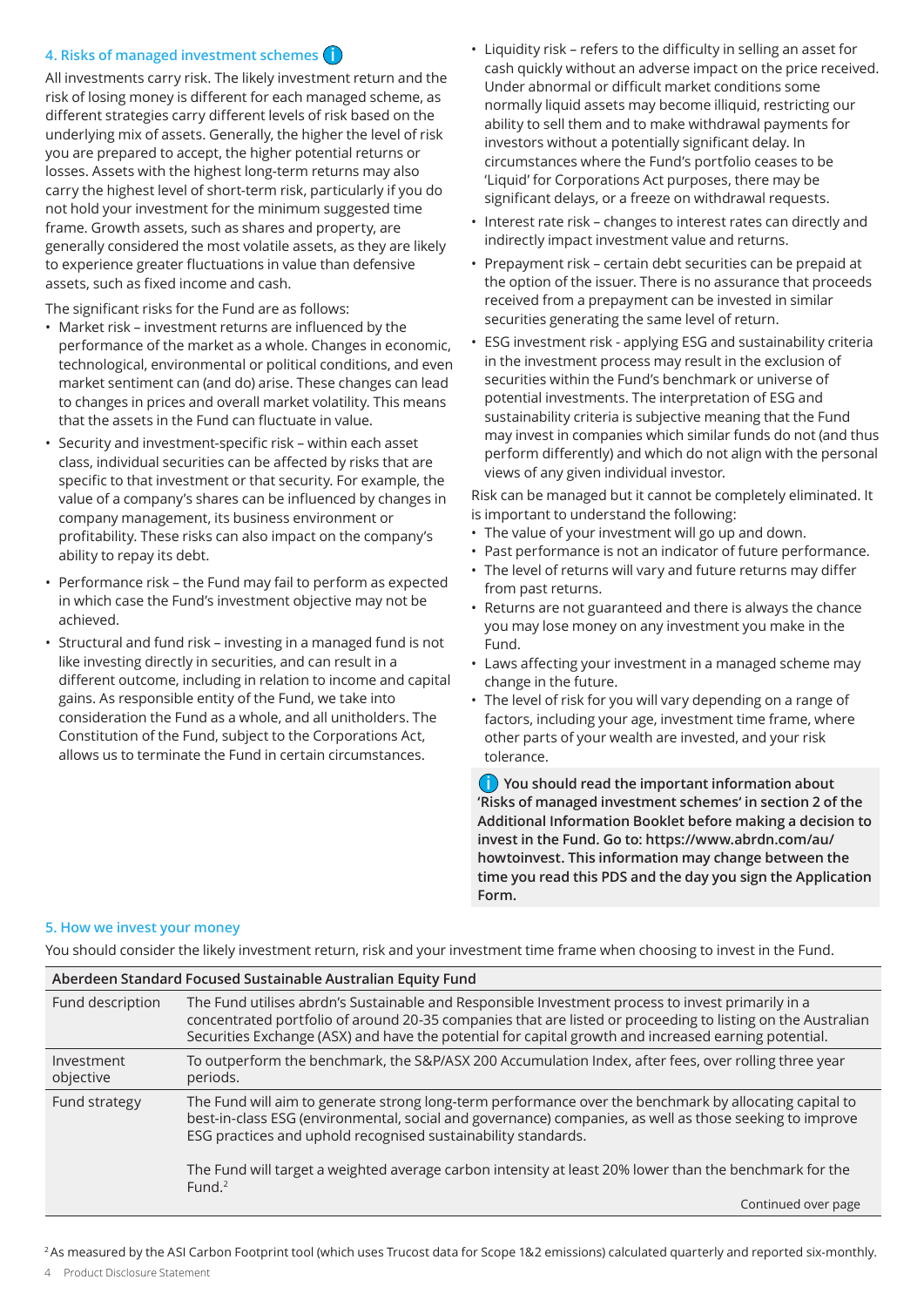## **5. How we invest your money (continued)**

You should consider the likely investment return, risk and your investment time frame when choosing to invest in the Fund.

| Aberdeen Standard Focused Sustainable Australian Equity Fund            |                                                                                                                                                                                                                                                                                                                                                                                                                                                                                                                                                                                                                                                                                                                                                                                                                                              |  |  |  |  |  |
|-------------------------------------------------------------------------|----------------------------------------------------------------------------------------------------------------------------------------------------------------------------------------------------------------------------------------------------------------------------------------------------------------------------------------------------------------------------------------------------------------------------------------------------------------------------------------------------------------------------------------------------------------------------------------------------------------------------------------------------------------------------------------------------------------------------------------------------------------------------------------------------------------------------------------------|--|--|--|--|--|
|                                                                         | The Fund will not invest in companies which have a revenue contribution:<br>of 5% or more from tobacco and 0% from tobacco manufacturers<br>of 5% or more from gambling<br>of 10% or more from unconventional oil and gas extraction or are investing in new unconventional<br>extraction capacity in their own operations<br>from thermal coal extraction<br>from the manufacture or sale of conventional weapons or weapons support systems                                                                                                                                                                                                                                                                                                                                                                                                |  |  |  |  |  |
| Fund strategy<br>(continued)                                            | In addition, the Fund will not invest in companies which:<br>have failed to uphold one or more principles of the UN Global Compact, including the principles<br>relating to labour standards<br>are involved in controversial weapons covering; cluster munitions, anti-personnel landmines, nuclear<br>weapons, chemical and biological weapons, depleted uranium ammunition and blinding lasers<br>are primarily involved in conventional oil and gas extraction and do not have a significant revenue<br>contribution from natural gas or renewable alternatives<br>are directly involved in electricity generation which has a carbon emission intensity inconsistent with<br>the Paris Agreement 2 degrees scenario<br>are directly investing in new thermal coal or nuclear electricity generation capacity in their own<br>operations |  |  |  |  |  |
| Benchmark                                                               | S&P/ASX 200 Accumulation Index                                                                                                                                                                                                                                                                                                                                                                                                                                                                                                                                                                                                                                                                                                                                                                                                               |  |  |  |  |  |
| Minimum<br>suggested time<br>frame                                      | Long term - 5 years plus                                                                                                                                                                                                                                                                                                                                                                                                                                                                                                                                                                                                                                                                                                                                                                                                                     |  |  |  |  |  |
| Mix of asset<br>classes <sup>3</sup>                                    | 90-100% Australian equity securities<br>0-10% Cash<br>The Fund is generally fully invested in Australian equity securities.                                                                                                                                                                                                                                                                                                                                                                                                                                                                                                                                                                                                                                                                                                                  |  |  |  |  |  |
| <b>Derivatives</b>                                                      | N/A                                                                                                                                                                                                                                                                                                                                                                                                                                                                                                                                                                                                                                                                                                                                                                                                                                          |  |  |  |  |  |
| Risk Level <sup>4</sup>                                                 | 7 - Very high. The Risk Level may change. Please visit our website at www.abrdn.com/au for the latest Risk<br>Level for the Fund.                                                                                                                                                                                                                                                                                                                                                                                                                                                                                                                                                                                                                                                                                                            |  |  |  |  |  |
| Type of investors<br>for whom the<br>Fund is intended<br>to be suitable | Mainly direct and indirect investors seeking long term capital growth with some income through<br>investment in Australian equity securities, while reducing exposure to the long term risks associated<br>with ESG factors and companies which fail to meet recognised sustainability standards while seeking<br>improvement in business practices / approach through targeted engagement. You should consult a<br>licensed financial adviser to obtain financial advice that is tailored to suit your personal circumstances.                                                                                                                                                                                                                                                                                                              |  |  |  |  |  |
| Fund inception <sup>5</sup>                                             | <b>July 1999</b>                                                                                                                                                                                                                                                                                                                                                                                                                                                                                                                                                                                                                                                                                                                                                                                                                             |  |  |  |  |  |
| Fund performance                                                        | For the latest available information on the performance of the Fund, including the performance history,<br>please visit our website at www.abrdn.com/au (past performance is no indication of future performance,<br>so your decision to invest in the Fund should not be based on past performance).                                                                                                                                                                                                                                                                                                                                                                                                                                                                                                                                        |  |  |  |  |  |
| <b>Distributions</b><br>frequency                                       | Half yearly (30 June and 31 December). For up-to-date information on the distribution history of the Fund,<br>please visit our website at www.abrdn.com/au.                                                                                                                                                                                                                                                                                                                                                                                                                                                                                                                                                                                                                                                                                  |  |  |  |  |  |
| Labour standards,<br>environmental,                                     | abrdn take labour standards, environmental, social and ethical considerations into account, as well as key<br>financial criteria, when selecting, retaining or realising investments of the Fund.                                                                                                                                                                                                                                                                                                                                                                                                                                                                                                                                                                                                                                            |  |  |  |  |  |
| social or ethical<br>considerations                                     | (i) You should read the important information about "Labour standards, environmental, social or<br>ethical considerations' in section 5 of the Additional Information Booklet before making a decision to<br>invest in the Fund. Go to: https://www.abrdn.com/au/howtoinvest. This information may change<br>between the time you read this PDS and the day you sign the Application Form.                                                                                                                                                                                                                                                                                                                                                                                                                                                   |  |  |  |  |  |
| Changes to<br>fund details and<br>investments                           | We have the right to make changes to the Fund at any time, and in some cases without prior notice.<br>This could include closing or terminating the Fund, amending its investment parameters, including the<br>investment objective and strategy, or changing the asset class allocation ranges and currency strategy<br>(if applicable). We will inform you about any material change to the Fund's details in your next regular<br>communication or as otherwise required by law. Details of any change will be available on our website,<br>www.abrdn.com/au.                                                                                                                                                                                                                                                                             |  |  |  |  |  |

<sup>3</sup>These are indicative asset allocation ranges for the Fund. If market movements, investments into or withdrawals from the Fund, or changes in the nature of an investment, or a change in the fund investment strategy, cause the Fund to move outside these indicative ranges, or a limit set out in this PDS, this will be addressed by us as soon as reasonably practicable.

4 The Risk Level represents the Standard Risk Measure (SRM) for the Fund. The SRM is generally reviewed each year based on the latest estimates of long-term volatility and correlation data. Any significant changes to market conditions or refinements to the SRM methodology may alter the SRM from time to time. Please visit our website at www.abrdn.com/au for more information on SRMs.

4 Product Disclosure Statement Product Disclosure Statement 5 5 Previously known as the Aberdeen Standard Australian Equities Fund. On 19 April 2021 the investment strategy of the Fund changed from a strategy that invested in a concentrated portfolio of around 20-40 companies that are primarily listed on the Australian Securities Exchange (ASX) and have the potential for capital growth and increased earning potential. Other fund features including the fund name, fund description and number of holdings also changed on this date.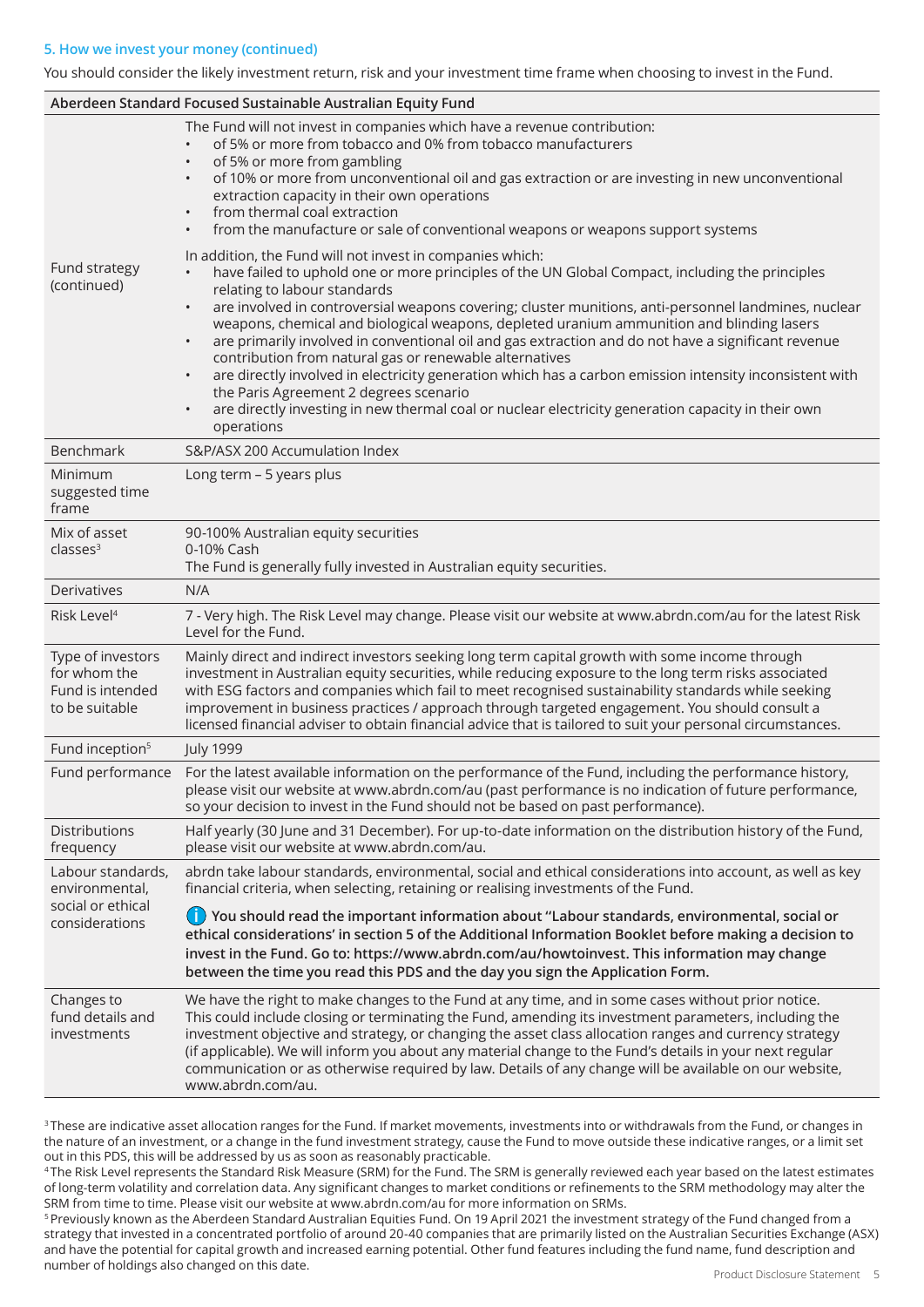## **6. Fees and costs**

## **Did you know?**

Small differences in both investment performance and fees and costs can have a substantial impact on your long term returns. For example, total annual fees and costs of 2% of your investment balance rather than 1% could reduce your final return by up to 20% over a 30 year period (for example, reduce it from \$100,000 to \$80,000).

You should consider whether features such as superior investment performance or the provision of better member services justify higher fees and costs. You may be able to negotiate to pay lower contribution fees and management costs where applicable. Ask the fund or your financial adviser.

#### **To find out more**

If you would like to find out more, or see the impact of fees based on your own circumstances, the **Australian Securities and Investments Commission (ASIC)** website **(www.moneysmart.gov.au)** has a managed investment fee calculator to help you check out different fee options.

This document shows fees and other costs that you may be charged. These fees and costs may be deducted from your money, from the returns on your investment or from the assets of the Fund as a whole.

Taxes are set out in the 'How managed investment schemes are taxed in Australia' section on page 8 of this PDS.

You should read all the information about fees and costs because it is important to understand their impact on your investment.

Unless otherwise stated, all fees and costs quoted in this PDS are gross of income tax, inclusive of GST (and any applicable stamp duty) and net of an estimate of any applicable Reduced Input Tax Credits (RITCs). All dollar amounts quoted are in Australian dollars.

| Type of fee or cost                                                                | Amount                                                  | How and when paid                                                                                                                                                                                                                                                |  |  |  |
|------------------------------------------------------------------------------------|---------------------------------------------------------|------------------------------------------------------------------------------------------------------------------------------------------------------------------------------------------------------------------------------------------------------------------|--|--|--|
| Fees when your money moves in or out of the Fund <sup>6</sup>                      |                                                         |                                                                                                                                                                                                                                                                  |  |  |  |
| Establishment fee<br>The fee to open your investment.                              | Nil                                                     |                                                                                                                                                                                                                                                                  |  |  |  |
| Contribution fee<br>The fee on each amount contributed to<br>your investment.      | Nil                                                     |                                                                                                                                                                                                                                                                  |  |  |  |
| Withdrawal fee<br>The fee on each amount you take out of<br>your investment.       | Nil                                                     |                                                                                                                                                                                                                                                                  |  |  |  |
| Exit fee<br>The fee to close your investment.                                      | Nil                                                     |                                                                                                                                                                                                                                                                  |  |  |  |
| Management costs <sup>7,8</sup><br>The fees and costs for managing your investment |                                                         |                                                                                                                                                                                                                                                                  |  |  |  |
| Management fee <sup>9</sup>                                                        | 0.80% p.a of the<br>net asset value<br>of the Fund.     | This fee is paid to abrdn for managing the Fund. It is accrued<br>daily in the unit price and calculated and paid monthly in<br>arrears from the Fund prior to calculation and payment of<br>distributions.                                                      |  |  |  |
| Indirect costs <sup>10</sup>                                                       | 0.00% p.a. of<br>the net asset<br>value of the<br>Fund. | This is an estimate of the indirect costs that reduce the return<br>on, or the value of your investment, and are not charged to you<br>directly as a fee. Indirect costs are factored into the asset value<br>of the Fund and reflected in the daily unit price. |  |  |  |
| Service fees <sup>11</sup>                                                         |                                                         |                                                                                                                                                                                                                                                                  |  |  |  |
| Switching fee<br>The fee for changing investment options.                          | Nil                                                     |                                                                                                                                                                                                                                                                  |  |  |  |

6 Buy/sell spreads may be incurred. Please see Additional explanation of fees and costs' on page 7 of this PDS for more details. 7 Management costs are paid from the assets of the Fund and are reflected in the Fund's unit price. They will reduce (whether directly or indirectly) the return on the Fund. Please see 'Additional explanation of fees and costs' on page 7 of this PDS for more details. <sup>8</sup> No additional management fees are incurred when the Fund is directly invested in other investment vehicles managed by us and other abrdn group companies.

<sup>9</sup> The management fee may be individually negotiated (see Differential Fees in this section).

<sup>10</sup> The indirect costs quoted in this PDS are an estimate of the indirect costs incurred by the Fund for the previous financial year ended 30 June. The indirect costs are calculated based on actual information and estimates (if applicable) available at the issue date of this PDS. The actual amount charged in the current and subsequent financial years will depend on the actual indirect costs incurred by the Fund. From time to time, we will provide notification of updates to the indirect costs on our website at www.abrdn.com/au. Please see 'Additional explanation of fees and costs' on page 7 of this PDS for more details.

11 Other service fees may be payable. Please see 'Additional explanation of fees and costs' on page 7 of this PDS for more details.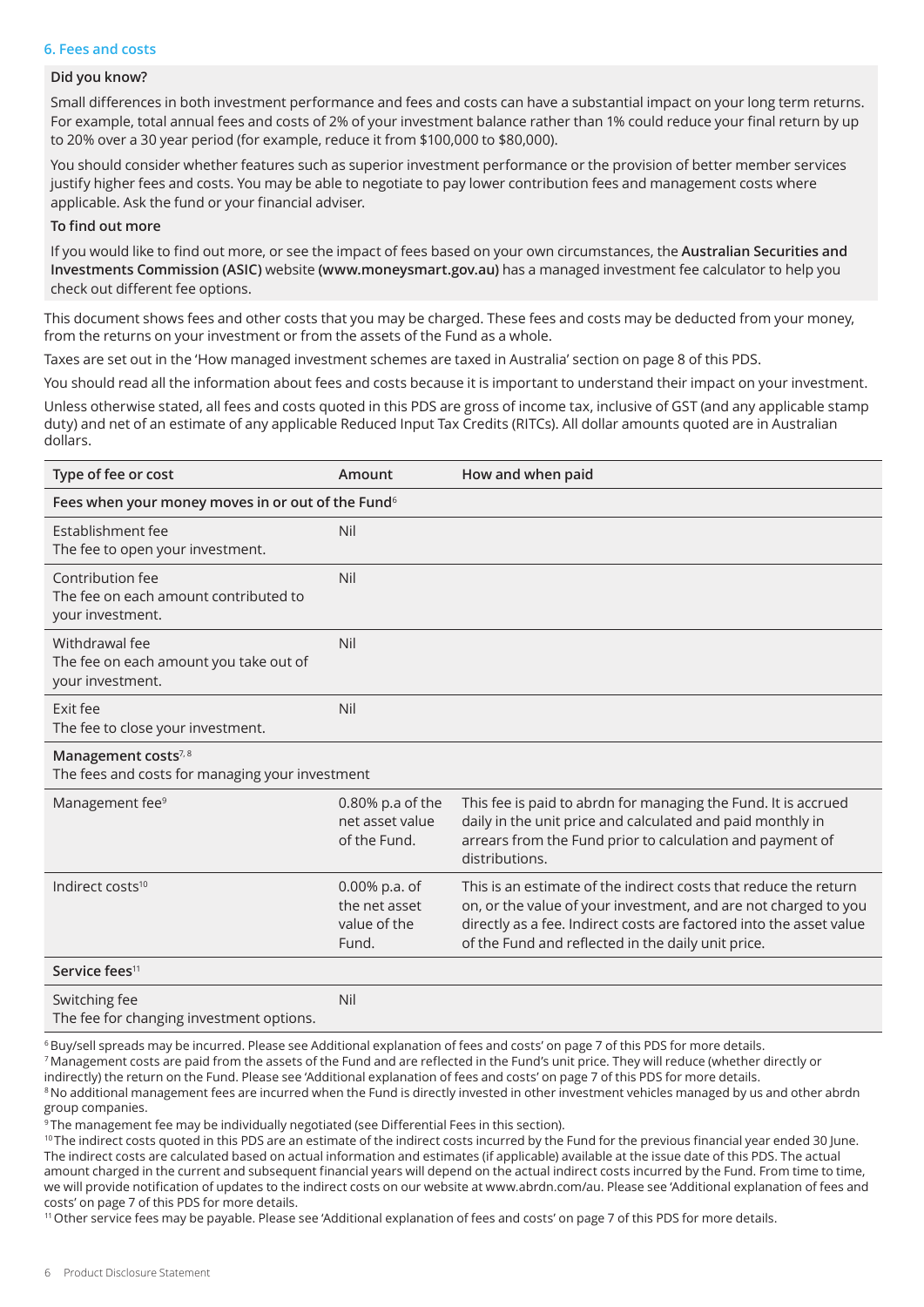## **Example of annual fees and costs for the Fund**

This table gives an example of how the fees and costs for the Fund can affect your investment over a one-year period. You should use this table to compare this product with other managed investment products.

| <b>EXAMPLE Aberdeen Standard Focused</b><br>Sustainable Australian Equity Fund     |                                       | Balance of \$50,000 <sup>12</sup> with a contribution of \$5,000 during the year.                                                                                                                                                                             |  |
|------------------------------------------------------------------------------------|---------------------------------------|---------------------------------------------------------------------------------------------------------------------------------------------------------------------------------------------------------------------------------------------------------------|--|
| <b>Contribution Fees</b>                                                           | Nil                                   | For every additional \$5,000 you put in, you will be charged \$0.                                                                                                                                                                                             |  |
| PLUS Management costs<br>comprising:<br>- Management fee<br>- Indirect costs       | $0.80%$ p.a<br>$0.80\%$ p.a<br>0% p.a | And for every \$50,000 you have in the Fund, you will be charged<br>\$400 each year.                                                                                                                                                                          |  |
| EQUALS Cost of the Aberdeen Standard Focused Sustainable<br>Australian Equity Fund |                                       | If you had an investment of \$50,000 at the beginning of the year<br>and you put in an additional \$5,000 during that year, you would<br>be charged costs of from: \$400 to \$440 <sup>13</sup> . What it costs you will<br>depend on the fees you negotiate. |  |

<sup>12</sup>This amount is prescribed by legislation. The example above assumes that the \$50,000 is invested for the entire year, the value of the investment is constant over the year, and that the additional \$5,000 is invested at the end of the year. Please note that the minimum initial investment for the Fund is \$20,000 and the minimum additional investment is \$5,000.

<sup>13</sup>Additional fees and costs may apply. This example does not take into the account the buy/sell spread or reimbursements from the Fund for any items and expenses of an extraordinary nature.

## **Additional explanation of fees and costs i**

#### **Management costs**

Management costs comprise the management fee and indirect costs that you incur by investing in the Fund.

#### **Management fee**

The management fee is paid to us from the assets of the Fund and is reflected in the Fund's unit price. The routine costs of running the Fund, including custodian, registry, and administration costs (excluding transactional and operational costs as detailed below) are paid by us from the management fee. However, we reserve the right to be additionally reimbursed from the Fund for any items and expenses of an extraordinary nature.

## **Changing the fees**

We may increase our fees or introduce new fees without unitholder consent. We will provide investors with at least 30 days' advance notice of any increase to our fees. Reasons for increasing fees might include changing economic conditions or changes in regulations or to the Fund's Constitution.

We also reserve the right to waive or reduce any of the fees described in this PDS without prior notice.

## **Indirect costs**

In investing the assets of the Fund in accordance with its investment objective and strategy, the Fund can incur indirect costs. Indirect costs include any amount not already disclosed as a fee or cost, that reduces (directly or indirectly) the performance return of the Fund. Indirect costs are reflected in the Fund's daily unit price, and can include any underlying (indirect) management costs and performance related fees, and other indirect costs (including the cost of certain types of derivatives used for trading activity other than hedging, if applicable).

Indirect costs are not paid to us.

The indirect costs may vary from year to year. From time to time, we will provide notification of updates to the estimated indirect costs on our website at www.abrdn.com/au.

#### **Transactional and operational costs**

In operating the assets of the Fund, the Fund may incur transactional and operational costs when assets are bought and sold, including brokerage, clearing and settlement costs, buy/sell spreads and applicable stamp duty. These costs, which are factored into the asset value of the Fund and reflected in the daily unit price, are recovered in part by the buy/sell spread charged on applications and withdrawals.

The Fund may also incur other transactional and operational costs through the day-to-day trading activity required to execute the Fund's investment strategy (and can include the cost of derivatives used for hedging purposes, if applicable). These costs, which are factored into the asset value of the Fund and reflected in the daily unit price, are an additional implicit cost to unitholders in the Fund. These costs are not recovered through the buy/sell spread.

Transactional and operational costs are not paid to us.

The estimated net transactional and operational costs (that are not recovered through the buy/sell spread) are detailed in the Additional Information Booklet. These costs may vary from year to year.

## **Buy/sell spread**

Buy/sell spreads are an amount representing the estimated costs arising from applications and withdrawals made by investors moving into and out of the Fund.

The buy/sell spreads for the Fund current at the issue date of the Additional Information Booklet (AIB) are set out in the AIB.

We will provide notification of the current buy/sell spread for the Fund on our website at www.abrdn.com/au.

We may vary or waive the buy/sell spreads without notice when it is appropriate to protect the interests of existing investors and if permitted by law.

#### **Service fees**

If you consult a financial adviser or broker, and/or access the Fund via an IDPS Provider, advice or special request fees may be payable to them by you, or on your behalf under your arrangements with them. You should refer to their Statement of Advice, or speak to them directly regarding these fees.

#### **Differential fees**

A rebate of part of the management fee or a lower management fee may be negotiated with investors who are wholesale clients for the purposes of the Corporations Act or with staff of abrdn or its related bodies corporate. Further information can be obtained by contacting us.

**i You should read the important information about 'Fees and costs' in section 3 of the Additional Information Booklet before making a decision to invest in the Fund. Go to: https://www.abrdn.com/au/howtoinvest. This information may change between the time you read this PDS and the day you sign the Application Form.**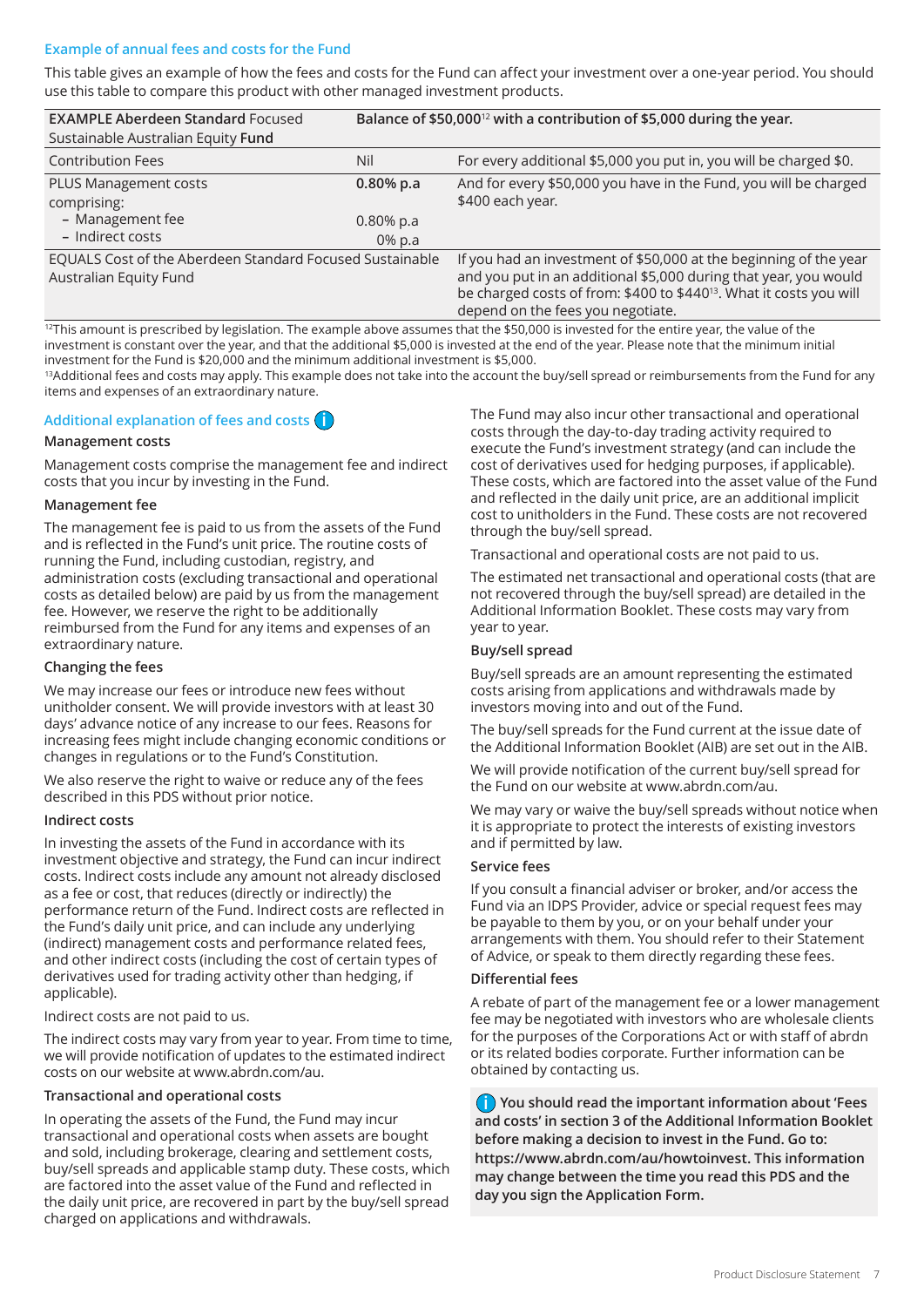## **7. How managed investment schemes are taxed in Australia i**

**It is important to note that investing in the Fund is likely to have tax consequences. We strongly advise that you seek professional tax advice before investing in the Fund.**

Generally, it is our policy to fully attribute the taxable income of the Fund to investors every year. As a result, unitholders will be liable to pay income tax on their attributed share of the taxable income of the Fund and income tax should not generally be payable by the Fund.

Investors should obtain advice from professional tax advisers about their individual circumstances as the tax consequences will vary depending on their individual circumstances. Investors who invest in the Fund through an IDPS Provider should seek separate tax advice.

**i You should read the important information about 'How managed investment schemes are taxed in Australia' in section 4 of the Additional Information Booklet before making a decision to invest in the Fund. Go to: https://www.abrdn.com/ au/howtoinvest. This information may change between the time you read this PDS and the day you sign the Application Form.**

## **8. How to apply**

#### **Direct investor**

Direct investors making an initial or additional investment in the Fund should read this PDS together with the 'Additional Information Booklet' then complete the relevant sections of the Application Form and sign it. All investors applying for a new abrdn account must also complete an Identification Form (for the purposes of Anti-Money Laundering and Counter-Terrorism Financing laws). Identification Forms can be downloaded from the 'How to Invest' page at www.abrdn.com/au. Initial and additional investment payments can be made by direct credit to our registrar.

Account name: abrdn Applications Trust Account Name of institution: Citibank NA, Australia BSB: 242-000 Account number: 218500269 Swift code: CITIAU2X

Reference: Please quote the investor name as per your Application Form

Please note that cash or cheques cannot be accepted.

If investing via direct credit, confirmation that funds have been received is required prior to units being issued.

The completed Application Form and Identification Form (if applicable) can be forwarded to us in accordance with the instruction on the application form.

Alternatively, an initial investment in the Fund can be made online at our website, www.abrdn.com/au. Please contact our Client Service team for further information.

The Target Market Determination for the Fund can be found at www.abrdn.com/au and includes a description of who the product is suitable for. At our discretion, a direct investor we determine is outside the target market for the Fund will not be able to invest unless they are a Professional Investor<sup>1</sup>, or investing on the recommendation of their financial adviser.

## **Investing through an IDPS Provider**

If you intend to invest in the Fund through an IDPS Provider, you will need to give a direction to the IDPS Provider to invest in the Fund and complete the documents provided by them. Please contact our Client Service team for a current list of IDPS Providers through which the Fund is available.

#### **Cooling-off rights**

If you invest in the Fund as a Retail Client (as defined in section 761G of the Corporations Act), you have 14 days from the earlier of 5 days after we issue units to you or receipt by you of a confirmation statement to have your investment repaid (cooling-off period). The amount repaid will be adjusted to take into account any transaction costs (including buy/sell spreads) and administration costs and increase/decrease in the value of your investment.

Your right to be repaid during this cooling-off period does not apply:

- where your units have been issued due to a reinvestment of your distribution;
- if you are a Wholesale Client;
- if you invested through an IDPS Provider; or
- if you have exercised your rights as a unitholder in the Fund.

To have your investment repaid, please write to us at the address detailed on page 1 of this PDS setting out your account details and stating that you wish to redeem your holding.

#### **Complaints resolution**

An internal complaints handling procedure has been established by abrdn. Complaints can be made in writing and forwarded to our Client Service team. Alternatively, you can contact our Client Service team by phone on 1800 636 888 or +61 2 9950 2853 if calling from outside Australia. We will acknowledge any complaint in writing and use reasonable endeavours to deal with or resolve your complaint within 30 days.

abrdn is a member of the Australian Financial Complaints Authority ('AFCA'). If you are not satisfied with our response, you may lodge a complaint with the AFCA:

Online: www.afca.org.au

Email: info@afca.org.au

Phone: 1800 931 678 (free call with Australia)

Mail: Australian Financial Complaints Authority

GPO Box 3

Melbourne VIC 3001

If you are investing through an IDPS Provider, the enquiries and complaints should be directed to the operator of the service.

<sup>1</sup>Professional Investor is as defined in the Corporations Act and generally includes an investor in relation to whom one or more of the following applies: holder of an Australian financial services license (other than for settlement services); trustee of a superannuation fund, an approved deposit fund, a pooled superannuation trust or a public sector superannuation scheme, within the meaning of the Superannuation Industry (Supervision) Act 1993 and the fund, trust or scheme has net assets of at least \$10 million; a body regulated by APRA; a listed entity, or a related body corporate of a listed entity; an exempt public authority; a body that carries on an investment business and raises funds pursuant to an offer or invitation to the public; a foreign entity that, if established in Australia, would be covered by one of these. Individuals, small businesses and personal superannuation funds are generally not included.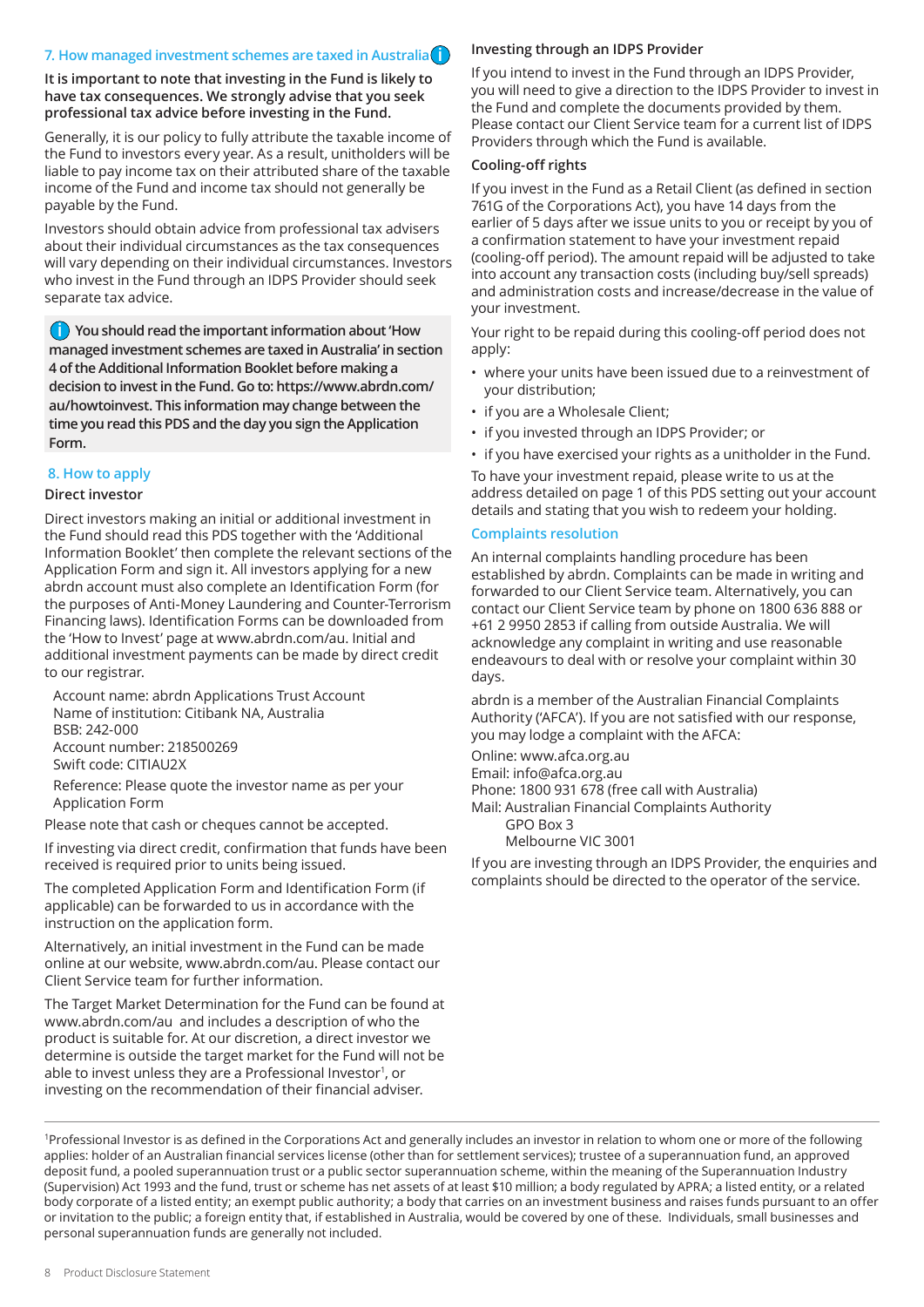# **9. Other information i**

## **Continuous disclosure documents**

The Fund may be subject to certain regular reporting and disclosure obligations. Copies of documents lodged with ASIC in relation to the Fund may be obtained from, or inspected at, any ASIC office.

You may obtain a copy of the following at our website (in accordance with ASIC's good practice guidance for website disclosure) or from us free of charge on request (where relevant):

- the Fund's annual financial report most recently lodged with ASIC;
- any half-yearly financial reports lodged with ASIC by the Fund after lodgement (where applicable);
- any continuous disclosure notices given by the Fund after that date of lodgement of that annual report;
- and any other material updates.

## **Updated information**

Information in this PDS and the terms of your investment are subject to change from time-to-time. In the case of material changes we will give notice to unitholders in the time-frames provided for in the relevant legislation. Updated information that is not materially adverse can be obtained by:

- Contacting your financial adviser;
- Contacting your IDPS Provider (for indirect investors);
- Visiting our website,www.abrdn.com/au; and/or
- Calling our Client Service team on 1800 636 888 or +61 2 9950 2853 if calling from outside Australia.

**i You should read the important information about 'Other information' in section 5 of the Additional Information Booklet before making a decision to invest in the Fund. Go to: https://www.abrdn.com/au/howtoinvest. This information may change between the time you read this PDS and the day you sign the Application Form.**